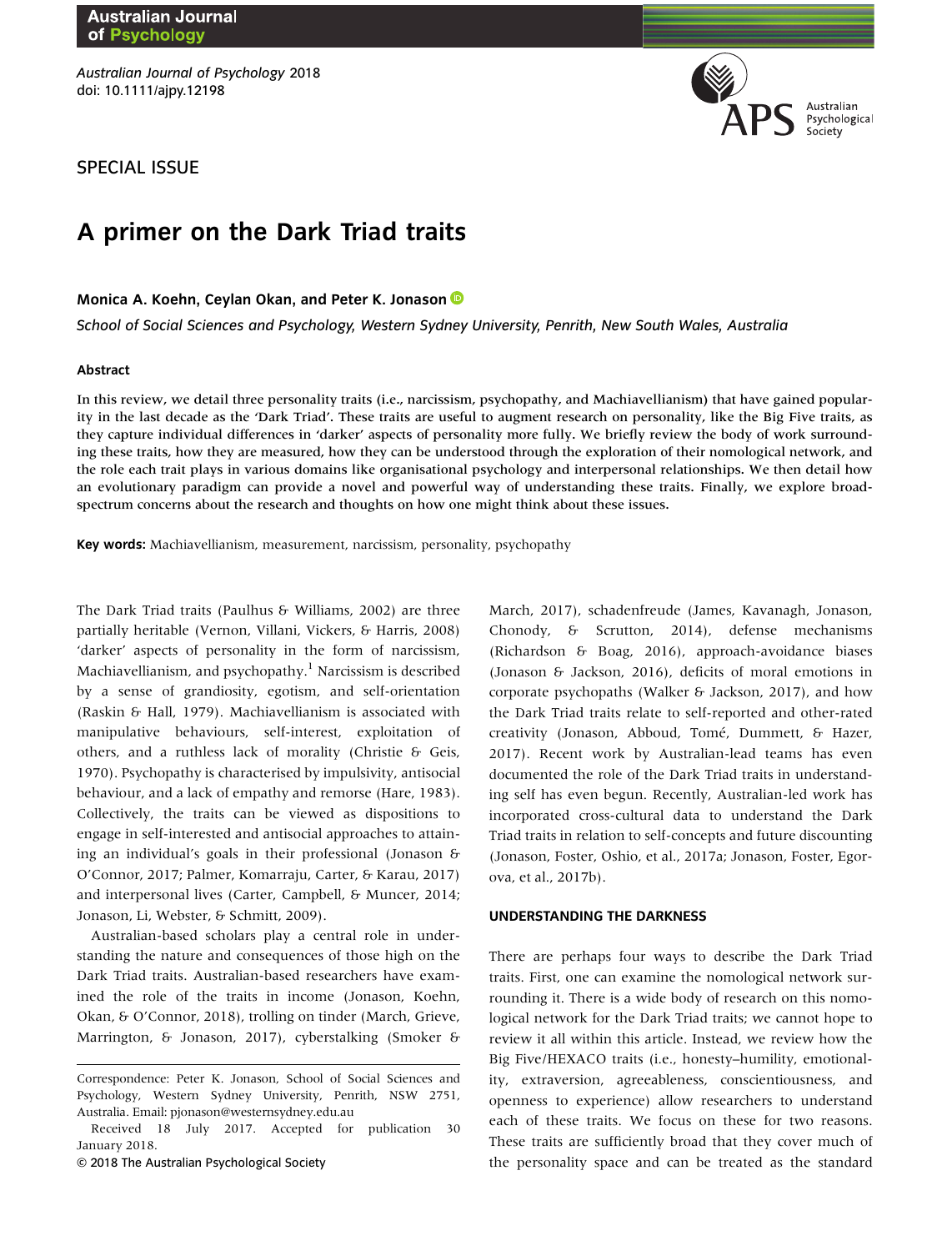'language' of personality science that most people will be familiar with. The primary traits of importance are agreeableness and the honesty/humility domain of the HEXACO. One of the primary observations that led to the treatment of the Dark Triad traits as a collective was that each trait is associated with disagreeableness (Paulhus & Williams, 2002). Once the Dark Triad traits became established in the literature, subsequent work suggested that while disagreeableness might bind the Dark Triad traits, a tendency towards dishonesty and immodesty (as measured by the honesty–humility factor of the HEXACO) might bind them even more strongly (Book, Visser, & Volk, 2015; Jonason & McCain, 2012). However, while the traits are bound together as a constellation, they have their own unique links as well. For example, recent work (Muris, Merckelbach, Otgaar, & Meijer, 2017) suggested that narcissism was positively associated with extraversion, conscientiousness, and openness; Machiavellianism was negatively associated with extraversion; and psychopathy was negatively associated with conscientiousness. While the traits show strong associations with low honesty–humility, facet-level analysis revealed an overall lack of sincerity, Machiavellianism and psychopathy were related to a lack of fairness, and narcissism was associated with deficits in modesty and greed avoidance.

A second way to understand the nature of the darkness captured in the Dark Triad traits is to understand the intrapersonal factors associated with these traits. The Dark Triad traits all appear linked with a focus on the present moment (Birkás & Csathó, 2015), reward sensitivity (Jonason & Jackson, 2016), hedonistic values (Kajonius, Persson, & Jonason, 2015), limited empathy (Jonason & Krause, 2013), dominance-seeking (Semenyna & Honey, 2015), motivated by power (Jonason & Ferrell, 2016), and sadistic, spiteful tendencies (Marcus, Zeigler-Hill, Mercer, & Norris, 2014). As stated above, the fact that the traits share such variance does not make them fully redundant; each of the traits maintains slightly different intrapersonal factors. For example, narcissism is correlated with functional impulsivity (i.e., advantageously making fast, inaccurate, but beneficial decisions) and not associated with limited self-control, whereas psychopathy is correlated with dysfunctional impulsivity (i.e., the tendency to make fast, inaccurate, and deleterious decisions) and limited self-control (Jonason & Tost, 2010; Jones & Paulhus, 2011).

The Dark Triad traits also have links to humour styles. Individuals high on Machiavellianism and psychopathy exhibit aggressive and self-defeating humour styles, whereas those high on narcissism exhibit more affiliative humour styles (Veselka, Schermer, Martin, & Vernon, 2010). Additionally, Machiavellianism is correlated with limited trait emotional intelligence, whereas narcissism may be linked to higher rates of emotional intelligence (Petrides,

Vernon, Schermer, & Veselka, 2012). Machiavellianism and psychopathy, but not narcissism, are associated with lower cognitive empathy (Giammarco & Vernon, 2014; Jonason & Krause, 2013). Lastly, Machiavellianism and psychopathy are associated with vengefulness and a lack of forgiveness (Giammarco & Vernon, 2014). Together these biases (i.e., tendencies to act and respond to the world in systematic ways) may be, in part, responsible for our next topic the outcomes associated with these traits.

The third way we can understand the nature of these traits is to examine the life outcomes with which they have been associated. This is the most well researched aspect because these traits have been treated as social ills in need of treatment and reduction for time immemorial. Priests, prophets, physicians, philosophers, politicians, and professors have attempted to control, curb, and cull the negative outcomes associated with these traits through moral codes (e.g., the Ten Commandments), medical treatments (e.g., castration), behavioural modification (e.g., Decompression Treatment Model; Caldwell & Rybroek, 2001), and institutionalisation (e.g., prisons). Unsurprisingly, this research does not paint a 'pretty picture' of the outcomes linked to these traits (e.g., Baron-Cohen, 2011; Kowalski, 2001). As these traits are often conflated with criminalistic tendencies (Hare, 1983) and have similar colloquial connotations in the media (Jonason, Webster, Schmitt, Li, & Crysel, 2012), research has extensively documented the socially undesirable behavioural biases associated with these traits.

One of the most pervasive themes of research using these traits is their socially undesirable interpersonal consequences in the form of aggression, broadly defined. While the Dark Triad traits are predictors of aggression (Jonason & Webster, 2010), each trait displays subtle differences in its manifestation. Machiavellianism and narcissism are associated with hostility, and psychopathy is associated with physical aggression (Jones & Neria, 2015). Ego threat is the main incitement for aggression from narcissists (Jones & Paulhus, 2010). Furthermore, bullying is closely linked to the Dark Triad traits, with psychopathy most linked to bullying followed by Machiavellianism and then narcissism (Baughman, Dearing, Giammarco, & Vernon, 2012). All three dimensions of the Dark Triad have also been associated with student reports of cyberbullying, with psychopathy being the primary predictor (Goodboy & Martin, 2015; March et al., 2017; Pabian, De Backer, & Vandebosch, 2015).

These aggressive dispositions play out in various important areas of life. For example, this is demonstrated in sexual aggression, such that each trait is linked to sexual coercion (Figueredo, Gladden, Sisco, Patch, & Jones, 2015) and rape-enabling attitudes (Jonason, Girgis, & Milne-Home, 2017), although it appears narcissism might play a particularly weak role when sufficiently isolated (Jonason,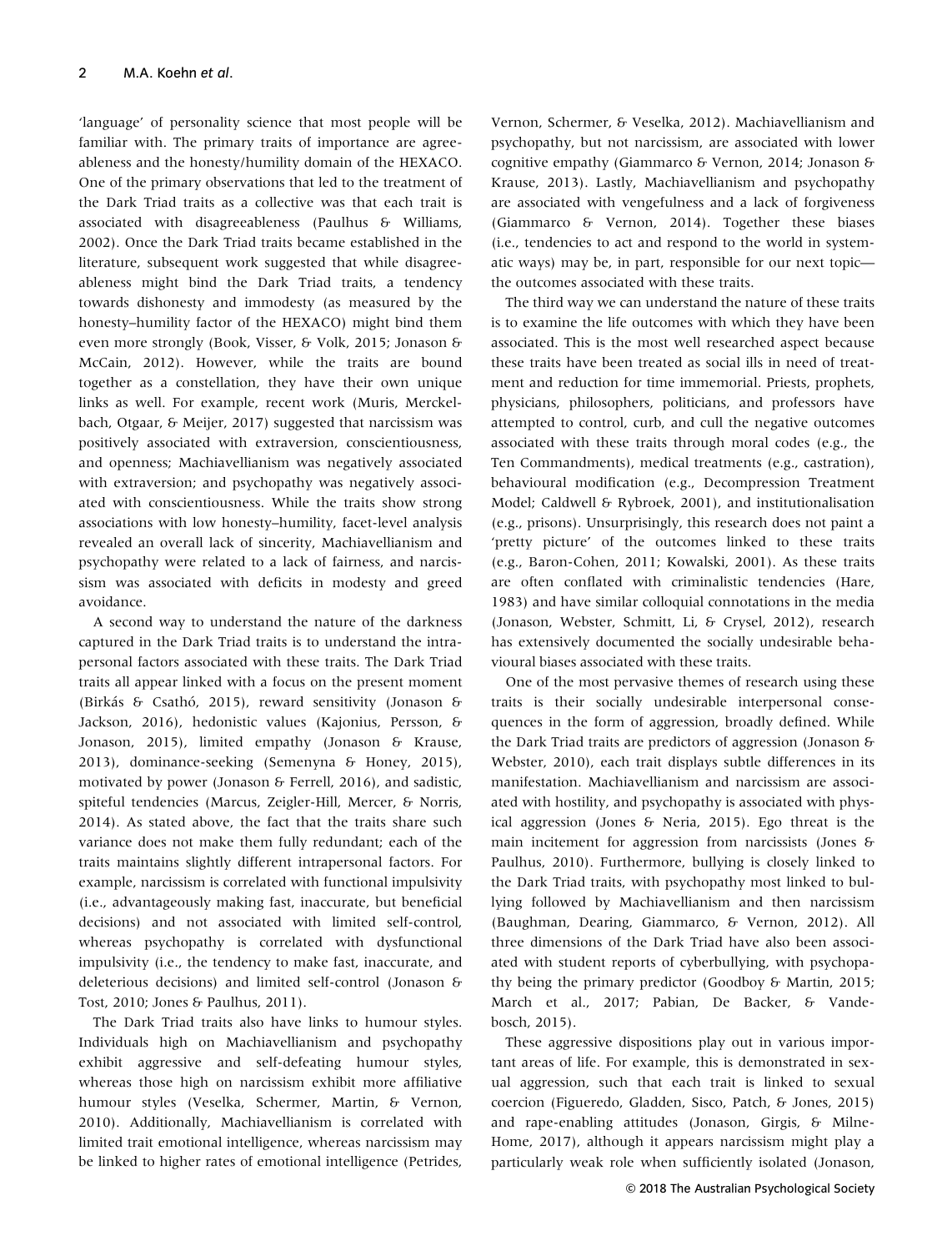2015a). In men, the Dark Triad traits are associated with tactics of seductive persuasion for sexual access, and of the Dark Triad traits, psychopathy is the most strongly related to aggressive, forceful, and manipulative tactics for sexual access (Jones & Olderbak, 2014). All three traits are associated with the propensity to engage in repeated sexual advances also known as 'sexual harassment' (Zeigler-Hill, Besser, Morag, & Campbell, 2016) and may have played a role in some of the noteworthy, alleged cases of sexual harassment discussed in the media during 2017. The behavioural dysregulation of exploitative sexual behaviour (i.e., rape) could, therefore, possibly stem from a psychological dysfunction or overexpression of these individual differences leading to such undesirable outcomes for the victims.

Beyond problematic interpersonal features, these traits play a role in larger societal problems as well. For example, the Dark Triad traits have been associated with prejudice. This is thought to occur through, and, or in combination with, other personality factors such as social dominance and right-wing authoritarianism (Hodson & Dhont, 2015; Jonason, 2015b). The traits have been linked to endorsement of the Ku Klux Klan (an American white supremacy organisation; Jones, 2013). And last, these traits play meaningful roles in the workplace by influencing vocational interests (Jonason, Wee, Li, & Jackson, 2014), job satisfaction (Jonason, Wee, & Li, 2015), cutting corners at work (Jonason & O'Connor, 2017), yearly earnings (Jonason et al., 2018), and counterproductive workplace behaviour (Spain, Harms, & LeBreton, 2014). Overall, it is clear these traits have broad implications for social and moral transgressions (Jonason, Strosser, Kroll, Duineveld, & Baruffi, 2015; Jonason, Zeigler-Hill, & Okan, 2017).

The fourth, and final, way (we consider here) to understand the darkness is in terms of measurement, because our understanding of each trait is heavily contingent upon how it is measured. The 'gold standard' for measurement of the Dark Triad traits are the Self-Report Psychopathy Scale (Paulhus, Neumann, & Hare, 2009), the Narcissistic Personality Inventory (Raskin & Terry, 1988), and the MACH-IV (Christie & Geis, 1970). However, combining such assessments may result in participant fatigue. Shorter measures such as the Short Dark Triad (SD3; Jones & Paulhus, 2014) and the Dark Triad Dirty Dozen (DD; Jonason & Webster, 2010) have been developed to facilitate measurement. The SD3 has stronger validity than the DD (Maples, Lamkin, & Miller, 2014), although both scales may Fail to capture the lower-level facets of each trait (McLarnon & Tarraf, 2017; Muris et al., 2017) given that they shrink larger pools of heterogenous content into smaller, even homogenous (potentially bloated-specific) inventories. Despite these criticisms, the older of these—the Dirty Dozen, which was developed by an Australian-based researcher—has been validated using item response theory (Gouveia, Monteiro, Gouveia,

Athayde, & Cavalcanti, 2016; Medeiros, Monteiro, Gouveia, Nascimento, & Gouveia, 2017; Webster & Jonason, 2013), correlates with long-form measures of the Dark Triad traits (Jonason & Luévano, 2013; Jonason & Webster, 2010), predicts the same outcomes as longer measures (Jonason & Jackson, 2016), is associated with the domain general traits found in the HEXACO (Jonason & McCain, 2012), and has predictive validity in the form of associations with limited empathy in different countries (Jonason & Krause, 2013; Schimmenti et al., 2017). Australian scholars have collaborated internationally, translating the DD into to Polish (Czarna, Jonason, Dufner, & Kossowska, 2016), Japanese (Tamura, Oshio, Tanaka, Masui, & Jonason, 2015), German (Küfner, Dufner, & Back, 2015), Italian (Schimmenti et al., 2017), and Turkish (Özsoy, Rauthmann, Jonason, & Ardıç, 2017) to study the cross-cultural nature of the Dark Triad traits. As the number of translations expand, Australian scholars will be particularly well situated to engage in crosscultural work to understand the role of these traits on a global scale. In a world where the actions of people thousands of miles away can have dire consequences for local and foreign people alike, understanding the nature of darkness worldwide could not be any more timely.

Debate over the structure of the Dark Triad traits focuses on whether the three should be conceptualised as a common core with the three distinguishable constructs, or whether these traits exist as three separate constructs. This has both conceptual and measurement implications. It has been suggested that the Dark Triad traits reflect a meaningful and evolutionary relevant latent construct (Jonason et al., 2009), and idea that has received support from overseas researchers (Bertl, Pietschnig, Tran, Stieger, & Voracek, 2017) and those parsing the shared and unique variance using structural equation modelling in relation to important outcomes like sexual assault (Figueredo et al., 2015; Jonason, Girgis, & Milne-Home, 2017). However, recent evidence has also claimed there might not even be three traits but, merely a combined Machiavellianism and psychopathy factor with narcissism standing alone for both the SD3 and the DD measures (Kajonius, Persson, Rosenberg, & Garcia, 2016; Persson, Kajonius, & Garcia, 2017). Others still suggest that the Dark Triad consists primarily of psychopathy (Glenn & Sellbom, 2015); a contention that is often verified when the outcome the Dark Triad traits are indexed on is 'dark' itself (James et al., 2014). It may be the case that the DD and the SD3 do not capture the full breadth of psychopathy—the DD only measures callous affect; both measures may not assess both primary and secondary psychopathy (Maples et al., 2014; Muris et al., 2017; but see Jonason & Luévano, 2013).

These criticisms warrant some more attention by researchers, but here we offer some things to consider about them that give us pause. The primary issue is about how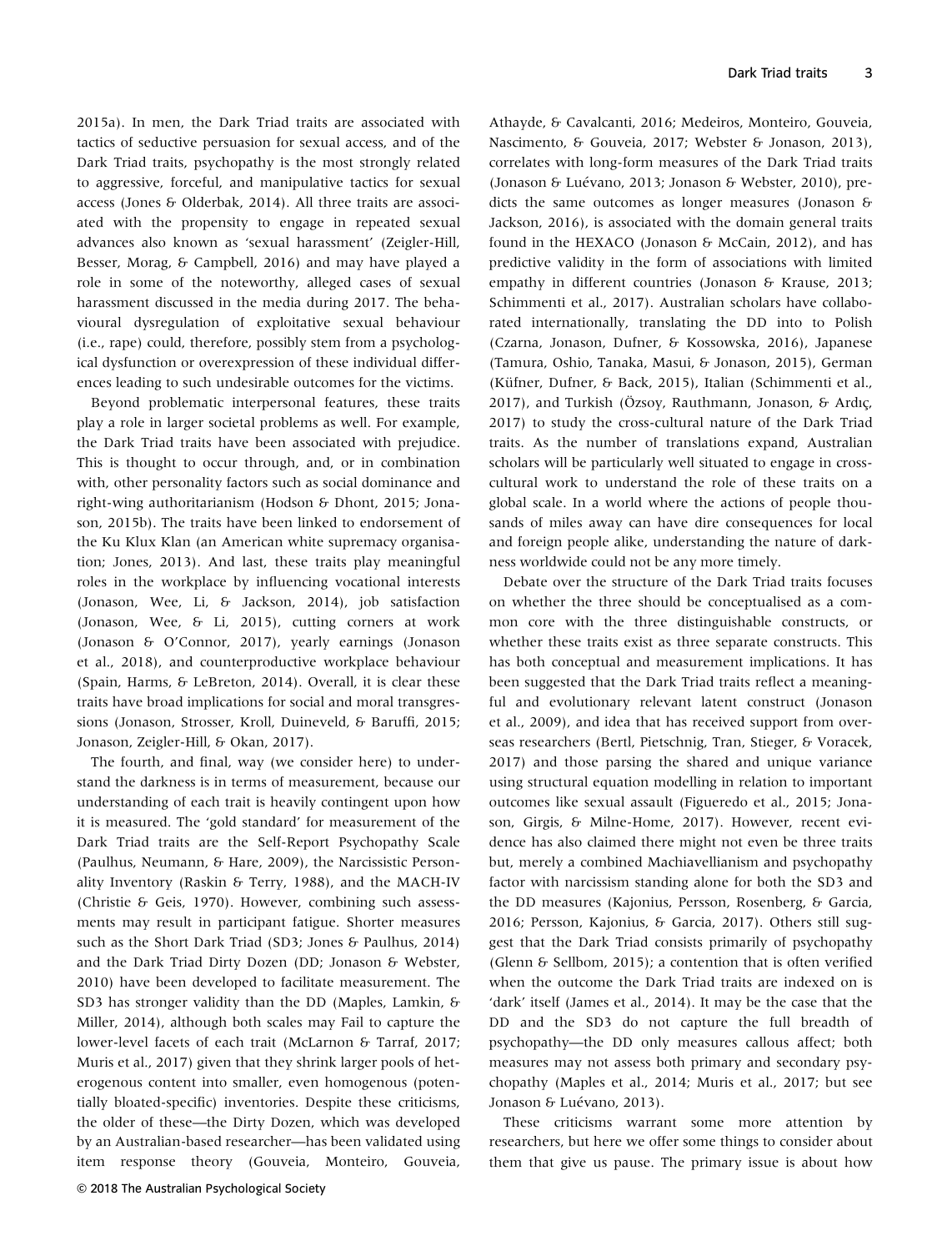many dark traits there really are, whether it is in terms of measurement or conceptually. It is beyond debate that psychopathy and Machiavellianism are highly correlated, almost to the point of singularity in some studies. However, Machiavellianism and psychopathy (the two most highly correlated Dark Triad traits) predict different outcomes and, therefore, are dissociable. For instance, psychopathy is sensitive to provocation whereas Machiavellianism is not (Jones & Paulhus, 2010); Machiavellianism is associated with the use of 'hard' and 'soft' tactics of manipulation, whereas psychopathy is only associated with 'hard' tactics (Jonason, Slomski, & Partyka, 2012); and Machiavellianism is unrelated to relationship motives whereas psychopathy is (Jonason, Luévano, & Adams, 2012). Indeed, it is an essential task that researchers partial related variance in all three of the Dark Triad traits to ascertain what is correlated with the shared variance and what is uniquely linked to each trait (Figueredo et al., 2015; Jonason, Girgis, & Milne-Home, 2017). In addition, it is true that there is content lost for both the SD3 and the DD, as would be expected because their designers intended to make a unified and efficient measure of all three traits. The question that arises for us is whether all the content contained in the parent-measures is truly necessary to measure the traits or can the traits be measured effectively with fewer items. This is part of the on-going battle in psychometrics between precision and efficiency. Researchers need to decide between the various measures available to them that best fits their goals and budgets. As all measures have limitations, researchers must weigh them up and qualify their results with those limitations.

## A GLIMMER OF LIGHT IN THE DARKNESS

Thus far, we have offered a review of the Dark Triad traits. Many of the research findings we have described may come as little surprise because they fit well with lay-theories of 'evil'. Lay theories of evil are often framed within the Standard Social Science Model (Tooby & Cosmides, 1992). This model is built on philosophical 'insights' from Rousseau who considered people to be 'noble savages' corrupted by society. The vestiges of this thinking can be seen in modern clinical and social psychology in the form of 'environmental determinism'. Environmental determinism is a philosophical position that places contextual, cultural, and (somewhat) circumstantial factors as the primary and immediate cause of behaviours and values (including antisocial ones), and attempts to dismiss or downplay the role of genetics, biology, or physiology in accounting for human (but generally not non-human animal) behaviour. Much of this work in psychology and the social sciences has been fuelled by blank slate thinking, as described by Pinker (2002). When people who adopt this framework are asked why there is 'evil' in

the world, they reply: because of conditioning (e.g., Skinner, 1976), bad childhood experiences (e.g., Harlow & Zimmermann, 1959), or modelling 'bad' behaviour (e.g., Bandura, 1971). If this were true, we would contend that the Dark Triad traits would not seem particularly interesting, beyond its use for description and intervention. However, the Dark Triad traits are central to the psychopathology of human behaviours and are also partially heritable (Vernon et al., 2008), meaning there might be a combination of genetic and environmental factors that come together to understand individual differences in these traits. This translates to the revelation that the interactionist approach found in evolutionary psychology might be particularly useful in understanding the traits.

Over the last 10 years, much of the popularity of the Dark Triad traits stems from their integration into the evolutionary framework found in Life History Theory (Wilson, 1975). This interactionist paradigm (Crawford & Anderson, 1989) asserts that organisms make tradeoffs (physically and psychologically) in the pursuit of their short-term and longterm needs regarding mating effort (e.g., pursuing mating opportunities) and survival effort (e.g., finding food). From a life history framework, the primary contention about the Dark Triad traits (e.g., Jonason, Foster, Egorova, et al., 2017b; Jonason, Koenig, & Tost, 2010) is that they represent cognitive biases (i.e., a systematic tendency to act, react, and perceive the world in a particular way) in the form of individual differences that consist of tradeoffs between mating and survival needs and, thus, may represent a faster life strategy. This translates into various psychosocial effects such as aggression, sexual activity, and reduced empathy. Many of these effects are considered socially undesirable, but they can be considered adaptive to the individual and may represent pseudopathologies (Crawford & Anderson, 1989). Pseudopathologies appear to be problematic features of people's psychology, but may still provide Darwinian fitness and even psychosocial benefits at the cost of others, society, or even one's present health, finances, or relationships.

The life history interpretation of these traits can link together a variety of findings collectively and provide an interpretation that is not 'all doom and gloom'. Take, for instance, the fact that men around the world appear to score higher on the Dark Triad traits relative to women (Jonason, Foster, Oshio, et al., 2017a; but see Muris et al., 2017), although the Dark Triad traits still motivate women to engage in casual sex (Carter, Montanaro, Linney, & Campbell, 2015) despite mean levels differing in each sex. However, the reproductive cost–benefit ratio for engaging in casual sex is not equal in men and women and any adaptation that facilitates the casual sex in women should come with reproductive costs. Indeed, women characterised by the Dark Triad traits have more miscarriages and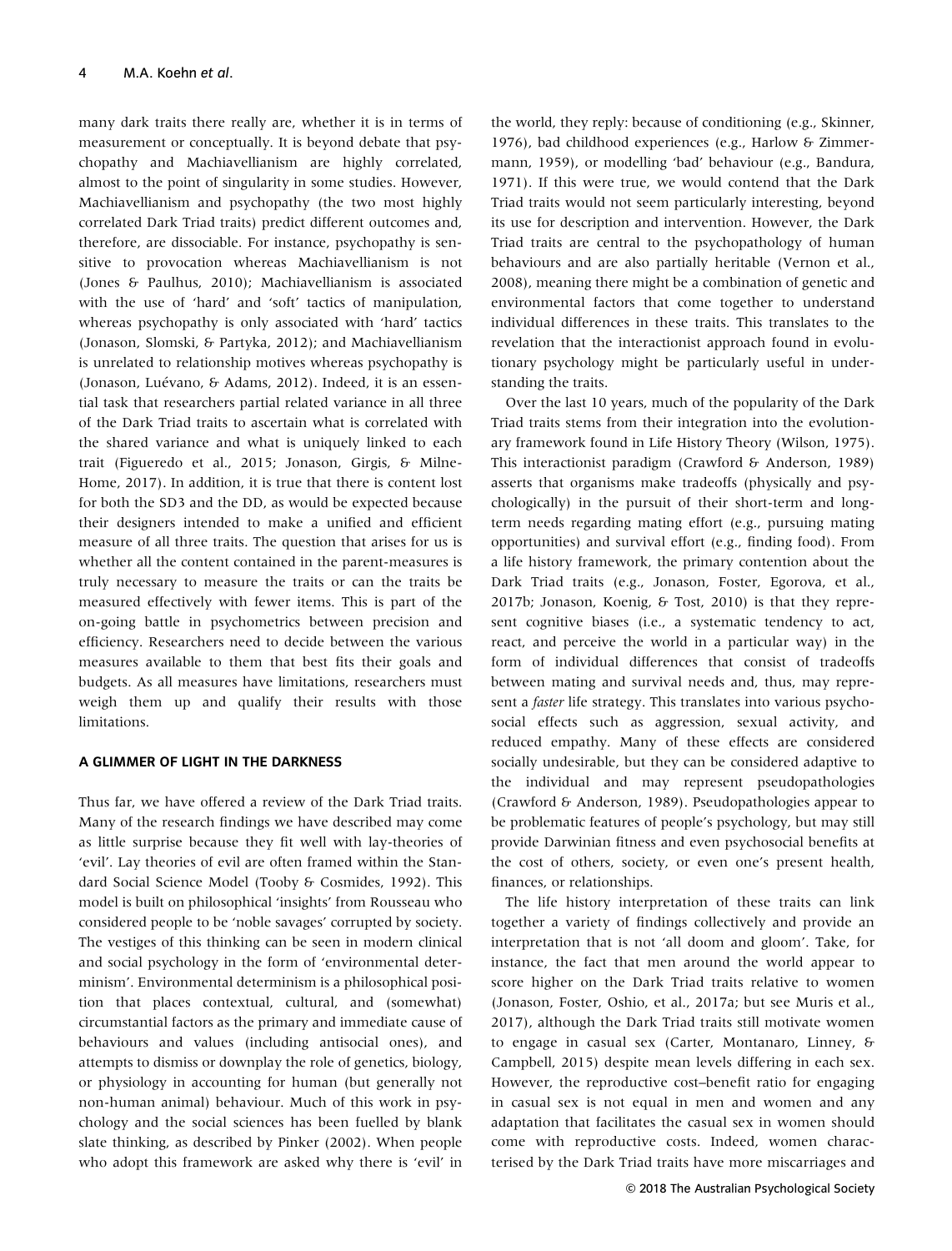pain relating to sexual health (Jonason & Lavertu, 2017). Ancestral men will have paid fewer consequences than ancestral women for enacting behaviours that reflect the Dark Triad traits. This is not to say that men have not paid costs; indeed, psychopathy is linked to a shorter life expectancy and substance abuse (Jonason, Baughman, Carter, & Parker, 2015). However, because there is an asymmetry in the reproductive benefits for risk-taking and short-term sexual behaviour in the sexes; ancestral men will have benefitted from being high in the Dark Triad traits more than women. This means that the frequency of the genes associated with the Dark Triad traits will have remained in the population and may be selectively activated in men more than women (or suppressed in women). This functions as an adaptive advantage of the traits because in ancestral environments, more sex was more likely to result in more offspring, on average, and it is only men who can benefit meaningfully from multiple matings in terms of actual number offspring. Women's advantage for multiple matings centers around accruing more resources and mate switching, which have indirect fitness benefits to the woman.

These traits have direct, positive reproductive consequences for men (more than women) by enabling a shortterm mating orientation with increased numbers of sex partners (Jonason et al., 2009; Jones & de Roos, 2017), an opportunistic and exploitive approach to relationships (Jonason, Girgis, & Milne-Home, 2017; Jonason, Luévano, & Adams, 2012), particularly low standards in their sexual partners (Jonason, Valentine, Li, & Harbeson, 2011), stealing mates from others, but not trying to retain current partners (Jonason, Li, & Buss, 2010), and a tendency to engage in infidelity (Jones & Weiser, 2014). Engaging in such behaviours over ancestral times will have provided reproductive benefits. From an evolutionary perspective, these traits—even with all their undesirable consequences and biases—might have served, and continue to serve, 'positive' ends. Modern society tends to view them as maladaptive for the individual and the group, however, the Dark Triad traits can still provide Darwinian fitness benefits to the individual (Jonason, Webster, et al., 2012).

## FUTURE DIRECTIONS AND CONCLUSIONS

The study of the dark side of human nature is not without its limitations. One issue centers around the question of sufficiency. In line with the lower-level facet measurement criticisms is the question of whether the three traits are enough to capture the dark side of human nature. There have been some attempts made to expand the traits to include everyday sadistic tendencies (Buckels, Jones, & Paulhus, 2013) and spitefulness (Marcus & Zeigler-Hill, 2015). While interesting to consider, there is substantial overlap for sadism

and spitefulness with psychopathy, making them difficult to disentangle (Bertl et al., 2017; Jonason, Zeigler-Hill, & Okan, 2017). The most parsimonious model of the dark side of personality seems best. We suggest that researchers determine where and why (and even how) traits like sadism and spitefulness are important and useful traits to better position them in relation to the Dark Triad traits. As research on sadism and spitefulness is in a nascent state, future research will have to determine if these traits are needed, are lower-order behavioural tendencies, or even replace other members of the Dark Triad.

A second question from critics centers around the necessity of the Dark Triad traits. That is, are the Dark Triad traits necessary at all, considering the variance captured within them may be explained by the facets of the Big Five traits (O'Boyle Jr., Forsyth, Banks, Story, & White, 2015). Such research attempts to determine the incremental validity of the Dark Triad traits over other traits like the Big Five (Jonason, Strosser, et al., 2015) or moral values (Jonason, Zeigler-Hill, & Okan, 2017). Typically, the addition of the Dark Triad traits accounts for little variance above the Big Five. However, we would argue this is to be expected. Lower-order facets of the Big Five may operate as basic units of personality. They may operate like atomic elements, which can be assembled in a myriad of ways to create, for instance, water and alcohol. For example, the fact that water and alcohol are so similar in chemical composition does not mean the two are interchangeable. Similarly, the fact that one can assemble the 'atomic' units of personality into extraversion and narcissism does not make the two interchangeable either. It is the unique combination of these atoms of personality that create human variety and lead to a diversity of outcomes all of which have been the grist of the psychology mill for a century and will continue to inspire researchers for some time to come.

A third question centers around how researchers might build more advanced models and conduct more powerful tests to determine how these traits interact with various situations. For example, if traits and contexts are considered important in determining human behaviour, researchers should better explore how these traits predict different outcomes in different contexts. Life history theory may provide important tools for researchers to make predictions about those contexts that should matter. For instance, 'stressful' conditions should be particularly important in driving the so-called undesirable behaviours linked to the traits. That is, genetic and evolved biases will interact with particular ecological conditions that result in (1) differential outcomes in the sexes; and (2) potentially socially undesirable behaviours in as much as those are geared towards the immediate as opposed to long-term extraction of resources from the environment.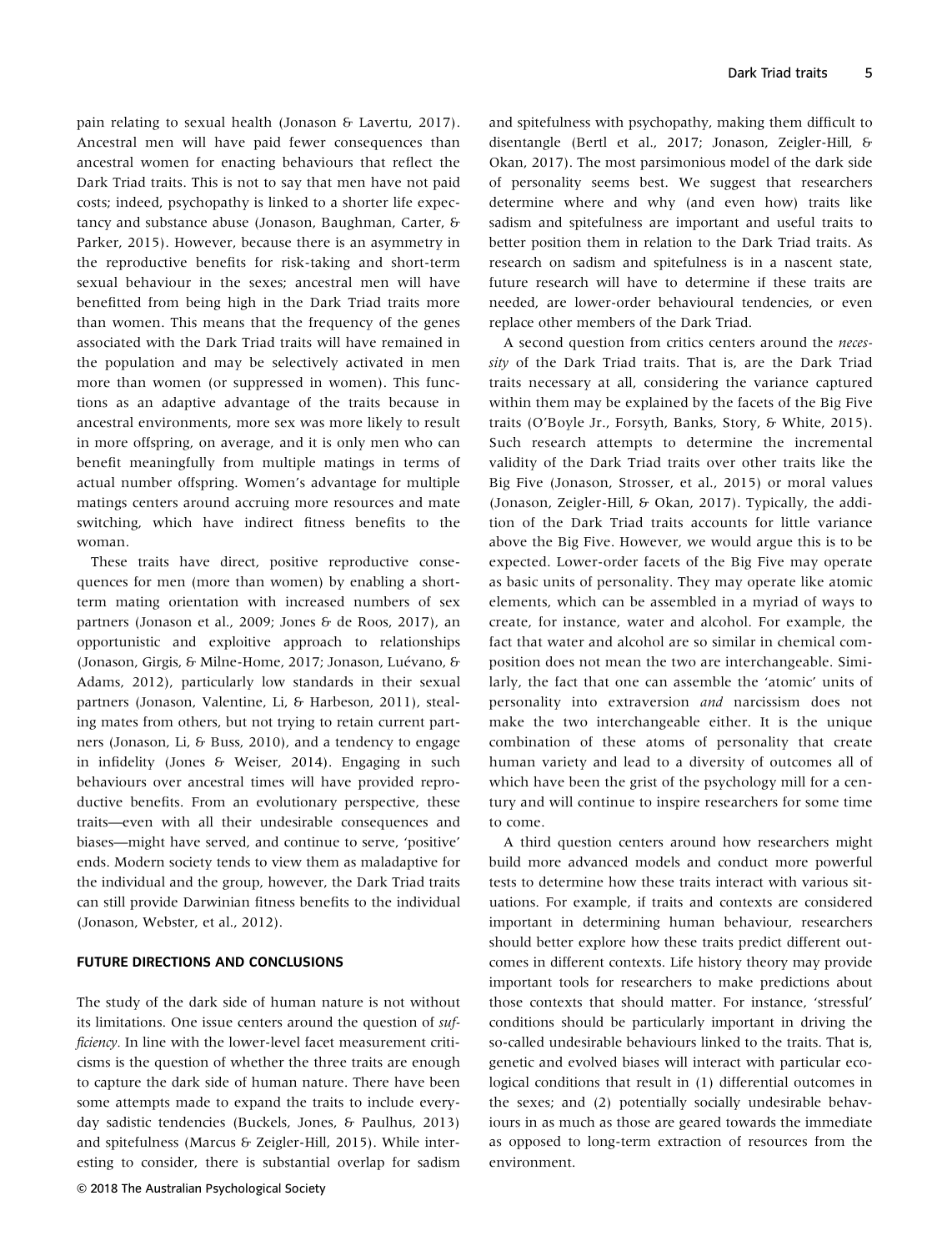Lastly, there will continue to be questions about measurement and correlates of the Dark Triad traits. For instance, one might investigate their relationship with perfectionism, disgust systems, and heart rate. Such work will build up the 'normal science' corpus surrounding these traits. Personality psychology has been plagued by issues of distrust since its beginning, especially around self-report questionnaires. However, as personality traits require a form of measurement, we must be willing to tolerate *some* error in the measurement to conduct our work. Researchers may opt to use one scale or another and their results are simply qualified as all results in the field—by which scale was used. Just as the Big Five traits have a 75-year history of research and we are continuing to learn more, the same could be done with the Dark Triad traits to learn substantially more about the dark side of human nature.

In conclusion, we have accomplished three goals. First, we reviewed the literature on the Dark Triad traits, focusing on how these traits can be described by their links to other personality traits, intrapersonal correlates, interpersonal effects, and measurement issues. Second, we suggested that on their own, they are not all that compelling to study as researchers have been interested in such things for years, but when coupled with evolutionary models of personality, can provide comprehensive and novel ways of understanding these traits. And third, we drew attention to concerns in the field and offered some guidance as to how researchers might think of these larger issues. As this field matures, we expect the traits to help researchers understand all manner of issues in the human condition from the intrapersonal to the societal level. Australian scholars intend to understand how the Dark Triad traits operate in respect to darker societal aspects such as terrorism and aggression, and lighter aspects such as the role the traits may play in the Internet dating. Future work is anticipated on the role of childhood conditions in the development of these traits, cyberbullying and trolling, the short-term stability of the traits, and finally, more focus on the role of these traits in women.

### **NOTE**

1 These terms are solely used for subclinical forms of the respective personality traits, and refer to people scoring highly on these dimensions. They are not diagnostic labels and no pathology is implied.

#### **REFERENCES**

- Bandura, A. (1971). Psychological modeling: Conflicting theories. New Brunswick, NJ: Transaction.
- Baron-Cohen, S. (2011). The science of evil: On empathy and the origins of cruelty. New York, NY: Basic Books.
- Baughman, H. M., Dearing, S., Giammarco, E., & Vernon, P. A. (2012). Relationships between bullying behaviours and the Dark Triad: A study with adults. Personality and Individual Differences, 52, 571–575.<https://doi.org/10.1016/j.paid.2011.11.020>
- Bertl, B., Pietschnig, J., Tran, U. S., Stieger, S., & Voracek, M. (2017). More or less than the sum of its parts? Mapping the Dark Triad of personality onto a single Dark Core. Personality and Individual Differences, 114, 140–144. [https://doi.org/10.1016/j.paid.](https://doi.org/10.1016/j.paid.2017.04.002) [2017.04.002](https://doi.org/10.1016/j.paid.2017.04.002)
- Birkás, B., & Csathó, A. (2015). Size the day: The time perspectives of the Dark Triad. Personality and Individual Differences, 86, 318–320.<https://doi.org/10.1016/j.paid.2015.06.035kas>
- Book, A., Visser, B. A., & Volk, A. A. (2015). Unpacking "evil": Claiming the core of the Dark Triad. Personality and Individual Differences, 73, 29–38.<https://doi.org/10.1016/j.paid.2014.09.016>
- Buckels, E. E., Jones, D. N., & Paulhus, D. L. (2013). Behavioral confirmation of everyday sadism. Psychological Science, 24, 2201–2209. [https://doi.org/10.1207/s15327957pspr0303\\_4](https://doi.org/10.1207/s15327957pspr0303_4)
- Caldwell, M. F., & Rybroek, G. J. (2001). Efficacy of a Decompression Treatment Model in the clinical management of violent juvenile offenders. International Journal of Offender Therapy and Comparative Criminology, 45, 469–477. [https://doi.org/10.](https://doi.org/10.1177/0306624x01454006) [1177/0306624x01454006](https://doi.org/10.1177/0306624x01454006)
- Carter, G. L., Campbell, A. C., & Muncer, S. (2014). The Dark Triad: Beyond a 'male' mating strategy. Personality and Individual Differences, 56, 159–164.<https://doi.org/10.1016/j.paid.2013.09.001>
- Carter, G. L., Montanaro, Z., Linney, C., & Campbell, A. C. (2015). Women's sexual competition and the Dark Triad. Personality and Individual Differences, 74, 275–279. [https://doi.org/10.1016/j.paid.](https://doi.org/10.1016/j.paid.2014.10.022) [2014.10.022](https://doi.org/10.1016/j.paid.2014.10.022)
- Christie, R., & Geis, F. L. (1970). Studies in Machiavellianism. New York, NY: Academic Press.
- Crawford, C. B., & Anderson, J. L. (1989). Sociobiology: An environmentalist discipline? American Psychologist, 44, 1449–1459. <https://doi.org/10.1037/0003-066X.44.12.1449>
- Czarna, A. Z., Jonason, P. K., Dufner, M., & Kossowska, M. (2016). The Dirty Dozen Scale: Validation of a Polish version and extension of the nomological net. Frontiers in Psychology: Quantitative Psychology and Measurement, 7, 445. [https://doi.org/10.3389/fpsyg.](https://doi.org/10.3389/fpsyg.2016.00445) [2016.00445](https://doi.org/10.3389/fpsyg.2016.00445)
- Figueredo, A. J., Gladden, P. R., Sisco, M. M., Patch, E. A., & Jones, D. N. (2015). The unholy trinity: The Dark Triad, sexual coercion, and Brunswik-symmetry. Evolutionary Psychology, 12, 435–454.<https://doi.org/10.1177/147470491501300208>
- Giammarco, E. A., & Vernon, P. A. (2014). Vengeance and the Dark Triad: The role of empathy and perspective taking in trait forgivingness. Personality and Individual Differences, 67, 23–29. [https://](https://doi.org/10.1016/j.paid.2014.02.010) [doi.org/10.1016/j.paid.2014.02.010](https://doi.org/10.1016/j.paid.2014.02.010)
- Glenn, A. L., & Sellbom, M. (2015). Theoretical and empirical concerns regarding the Dark Triad as a construct. Journal of Personality Disorders, 29, 360-377. [https://doi.org/10.1521/pedi\\_](https://doi.org/10.1521/pedi_2014_28_162) [2014\\_28\\_162](https://doi.org/10.1521/pedi_2014_28_162)
- Goodboy, A. K., & Martin, M. M. (2015). The personality profile of a cyberbully: Examining the Dark Triad. Computers in Human Behavior, 49, 1–4.<https://doi.org/10.1016/j.chb.2015.02.052>
- Gouveia, V., Monteiro, R., Gouveia, R., Athayde, R., & Cavalcanti, T. (2016). Avaliando o lado sombrio da personalidade: Evidências psicométricas do Dark Triad Dirty Dozen. Revista Interamericana de Psicologia, 3, 420–432.
- Hare, R. D. (1983). Without conscience: The disturbing world of the psychopaths among us. New York, NY: Simon & Schuster.
- Harlow, H. F., & Zimmermann, R. R. (1959). Affectional responses in the infant monkey. Science, 130, 421–432. [https://doi.org/10.](https://doi.org/10.1126/science.130.3373.421) [1126/science.130.3373.421](https://doi.org/10.1126/science.130.3373.421)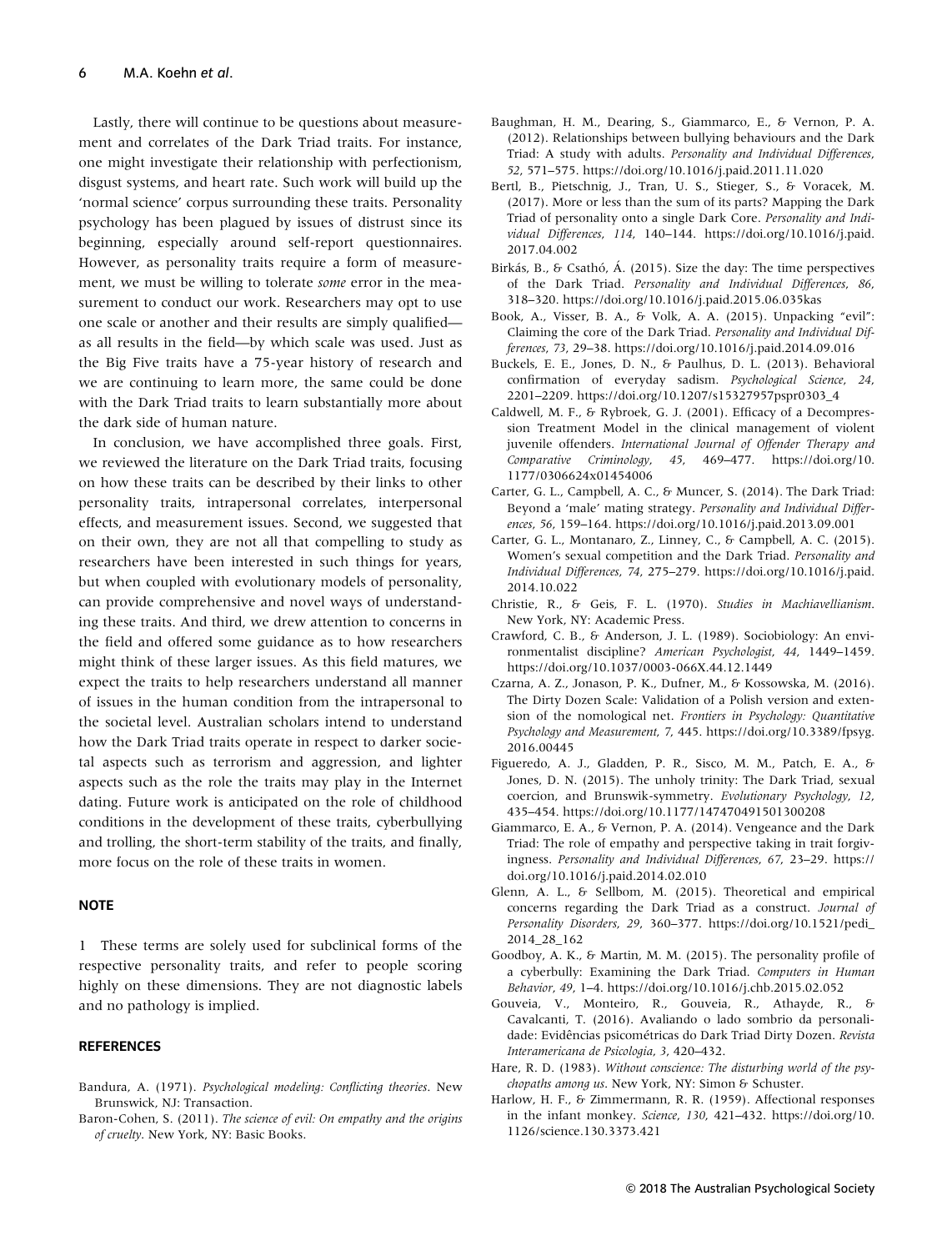- Hodson, G., & Dhont, K. (2015). The person-based nature of prejudice: Individual difference predictors of intergroup negativity. European Review of Social Psychology, 26, 1–42. [https://doi.org/10.](https://doi.org/10.1080/10463283.2015.1070018) [1080/10463283.2015.1070018](https://doi.org/10.1080/10463283.2015.1070018)
- James, S., Kavanagh, P. K., Jonason, P. K., Chonody, J. M., & Scrutton, H. E. (2014). The Dark Triad, schadenfreude, and sensational interests: Dark personalities, dark emotions, and dark behaviours. Personality and Individual Differences, 68, 211–216. doi[:10.1016/j.paid.2014.04.020](info:doi/10.1016/j.paid.2014.04.020)
- Jonason, P. K. (2015a). An evolutionary perspective on interpersonal violence: Sex differences and personality links. In M. DeLisi & M. G. Vaughn (Eds.), International handbook of biosocial criminology. (pp. 32–45). New York, NY: Routledge.
- Jonason, P. K. (2015b). How "dark" personality traits and perceptions come together to predict racism in Australia. Personality and Individual Differences, 72, 47–51. [https://doi.org/10.1016/j.paid.](https://doi.org/10.1016/j.paid.2014.08.030) [2014.08.030](https://doi.org/10.1016/j.paid.2014.08.030)
- Jonason, P. K., Abboud, R., Tomé, J., Dummett, M., & Hazer, A. (2017). The Dark Triad traits and self-reported and other-rated creativity. Personality and Individual Differences, 117, 150–154. <https://doi.org/10.1016/j.paid.2017.06.005>
- Jonason, P. K., Baughman, H. M., Carter, G. L., & Parker, P. (2015). Dorian Gray without his portrait: Psychological, social, and physical health costs associated with the Dark Triad. Personality and Individual Differences, 78, 5–13. [https://doi.org/10.1016/j.](https://doi.org/10.1016/j.paid.2015.01.008) [paid.2015.01.008](https://doi.org/10.1016/j.paid.2015.01.008)
- Jonason, P. K., & Ferrell, J. D. (2016). Looking under the hood: The psychogenic motivational foundations of the Dark Triad. Personality and Individual Differences, 94, 324–331. [https://doi.org/10.](https://doi.org/10.1016/j.paid.2016.01.039) [1016/j.paid.2016.01.039](https://doi.org/10.1016/j.paid.2016.01.039)
- Jonason, P. K., Foster, J., Oshio, A., Sitnikova, M., Birkas, B., & Gouveia, V. (2017a). Self-construals and the Dark Triad traits in six countries. Personality and Individual Differences, 113, 120–124. <https://doi.org/10.1016/j.paid.2017.02.053>
- Jonason, P. K., Foster, J. D., Egorova, M. S., Parshikova, O., Csathó, A., Oshio, A., & Gouveia, V. V. (2017b). The Dark Triad traits from a life history perspective in six countries. Frontiers in Evolutionary Psychology, 8, 1476. [https://doi.org/10.3389/fpsyg.](https://doi.org/10.3389/fpsyg.2017.01476) [2017.01476](https://doi.org/10.3389/fpsyg.2017.01476)
- Jonason, P. K., Girgis, M., & Milne-Home, J. (2017). The exploitive mating strategy of the Dark Triad traits: Tests of rape-enabling attitudes. Archives of Sexual Behavior, 46, 697–706. [https://doi.](https://doi.org/10.1007/s10508-017-0937-1) [org/10.1007/s10508-017-0937-1](https://doi.org/10.1007/s10508-017-0937-1)
- Jonason, P. K., & Jackson, C. J. (2016). The Dark Triad traits through the lens of Reinforcement Sensitivity Theory. Personality and Individual Differences, 90, 273–277. [https://doi.org/10.1016/j.](https://doi.org/10.1016/j.paid.2015.11.023) [paid.2015.11.023](https://doi.org/10.1016/j.paid.2015.11.023)
- Jonason, P. K., Koehn, M. A., Okan, C., & O'Connor, P. J. (2018). The role of personality in individual differences in yearly earnings. Personality and Individual Differences, 121, 170–172. [https://](https://doi.org/10.1016/j.paid.2017.09.038) [doi.org/10.1016/j.paid.2017.09.038](https://doi.org/10.1016/j.paid.2017.09.038)
- Jonason, P. K., Koenig, B. L., & Tost, J. (2010). Living a fast life. Human Nature, 21, 428–442. [https://doi.org/10.1007/s12110-](https://doi.org/10.1007/s12110-010-9102-4) [010-9102-4](https://doi.org/10.1007/s12110-010-9102-4)
- Jonason, P. K., & Krause, L. (2013). The emotional deficits associated with the Dark Triad traits: Cognitive empathy, affective empathy, and alexithymia. Personality and Individual Differences, 55, 532–537.<https://doi.org/10.1016/j.paid.2013.04.027>
- Jonason, P. K., & Lavertu, A. N. (2017). The reproductive costs and benefits associated with the Dark Triad traits in women. Personality and Individual Differences, 110, 38–40. [https://doi.org/10.1016/](https://doi.org/10.1016/j.paid.2017.01.024) [j.paid.2017.01.024](https://doi.org/10.1016/j.paid.2017.01.024)
- Jonason, P. K., Li, N. P., & Buss, D. M. (2010). The costs and benefits of the Dark Triad: Implications for mate poaching and mate

retention tactics. Personality and Individual Differences, 48, 373–337.<https://doi.org/10.1016/j.paid.2009.11.003>

- Jonason, P. K., Li, N. P., Webster, G. D., & Schmitt, D. P. (2009). The Dark Triad: Facilitating a short-term mating strategy in men. European Journal of Personality, 23, 5–18. [https://doi.org/10.1002/](https://doi.org/10.1002/per.698) [per.698](https://doi.org/10.1002/per.698)
- Jonason, P. K., & Luévano, V. X. (2013). Walking the thin line between efficiency and accuracy: Validity and structural properties of the Dirty Dozen. Personality and Individual Differences, 55, 76–81.<https://doi.org/10.1016/j.paid.2013.02.010>
- Jonason, P. K., Luévano, V. X., & Adams, H. M. (2012). How the Dark Triad traits predict relationship choices. Personality and Individual Differences, 53, 180–184. [https://doi.org/10.1016/j.paid.](https://doi.org/10.1016/j.paid.2012.03.007) [2012.03.007](https://doi.org/10.1016/j.paid.2012.03.007)
- Jonason, P. K., & McCain, J. (2012). Using the HEXACO model to test the validity of the Dirty Dozen measure of the Dark Triad. Personality and Individual Differences, 53, 935–938. [https://doi.](https://doi.org/10.1016/j.paid.2012.07.010) [org/10.1016/j.paid.2012.07.010](https://doi.org/10.1016/j.paid.2012.07.010)
- Jonason, P. K., & O'Connor, P. J. (2017). Cutting corners at work: An individual differences perspective. Personality and Individual Differences, 107, 146–153. [https://doi.org/10.1016/j.paid.2016.](https://doi.org/10.1016/j.paid.2016.11.045) [11.045](https://doi.org/10.1016/j.paid.2016.11.045)
- Jonason, P. K., Slomski, S., & Partyka, J. (2012). The Dark Triad at work: How toxic employees get their way. Personality and Individual Differences, 52, 449–453. [https://doi.org/10.1016/j.paid.2011.](https://doi.org/10.1016/j.paid.2011.11.008) [11.008](https://doi.org/10.1016/j.paid.2011.11.008)
- Jonason, P. K., Strosser, G. L., Kroll, C. H., Duineveld, J. J., & Baruffi, S. A. (2015). Valuing myself over others: The Dark Triad traits and moral and social values. Personality and Individual Differences, 81, 102–106.<https://doi.org/10.1016/j.paid.2014.10.045>
- Jonason, P. K., & Tost, J. (2010). I just cannot control myself: The Dark Triad and self-control. Personality and Individual Differences, 49, 611–615.<https://doi.org/10.1016/j.paid.2010.05.031>
- Jonason, P. K., Valentine, K. A., Li, N. P., & Harbeson, C. L. (2011). Mate-selection and the Dark Triad: Facilitating a short-term mating strategy and creating a volatile environment. Personality and Individual Differences, 51, 759–763. [https://doi.org/10.1016/j.paid.](https://doi.org/10.1016/j.paid.2011.06.025) [2011.06.025](https://doi.org/10.1016/j.paid.2011.06.025)
- Jonason, P. K., & Webster, G. D. (2010). The dirty dozen: A concise measure of the Dark Triad. Psychological Assessment, 22, 420–432. <https://doi.org/10.1037/a001926>
- Jonason, P. K., Webster, G. D., Schmitt, D. P., Li, N. P., & Crysel, L. (2012). The antihero in popular culture: Life history theory and the Dark Triad personality traits. Review of General Psychology, 16, 192–199.<https://doi.org/10.1037/a0027914>
- Jonason, P. K., Wee, S., & Li, N. P. (2015). Competition, autonomy, and prestige: Mechanisms through which the Dark Triad predict job satisfaction. Personality and Individual Differences, 72, 112-116. <https://doi.org/10.1016/j.paid.2014.08.026>
- Jonason, P. K., Wee, S., Li, N. P., & Jackson, C. J. (2014). Occupational niches and the Dark Triad traits. Personality and Individual Differences, 69, 119–123. [https://doi.org/10.1016/j.paid.2014.](https://doi.org/10.1016/j.paid.2014.05.024) [05.024](https://doi.org/10.1016/j.paid.2014.05.024)
- Jonason, P. K., Zeigler-Hill, V., & Okan, C. (2017). Good v. evil: Predicting sinning with dark personality traits and moral foundations. Personality and Individual Differences, 104, 180–185. [https://](https://doi.org/10.1016/j.paid.2016.08.002) [doi.org/10.1016/j.paid.2016.08.002](https://doi.org/10.1016/j.paid.2016.08.002)
- Jones, D. N. (2013). Psychopathy and Machiavellianism predict differences in racially motivated attitudes and their affiliations. Journal of Applied Social Psychology, 43, E367–E378. [https://doi.](https://doi.org/10.1111/jasp.12035) [org/10.1111/jasp.12035](https://doi.org/10.1111/jasp.12035)
- Jones, D. N., & de Roos, M. S. (2017). Differential reproductive behavior patterns among the Dark Triad. Evolutionary Psychological Science, 3, 10–19.<https://doi.org/10.1007/s40806-016-0070-8>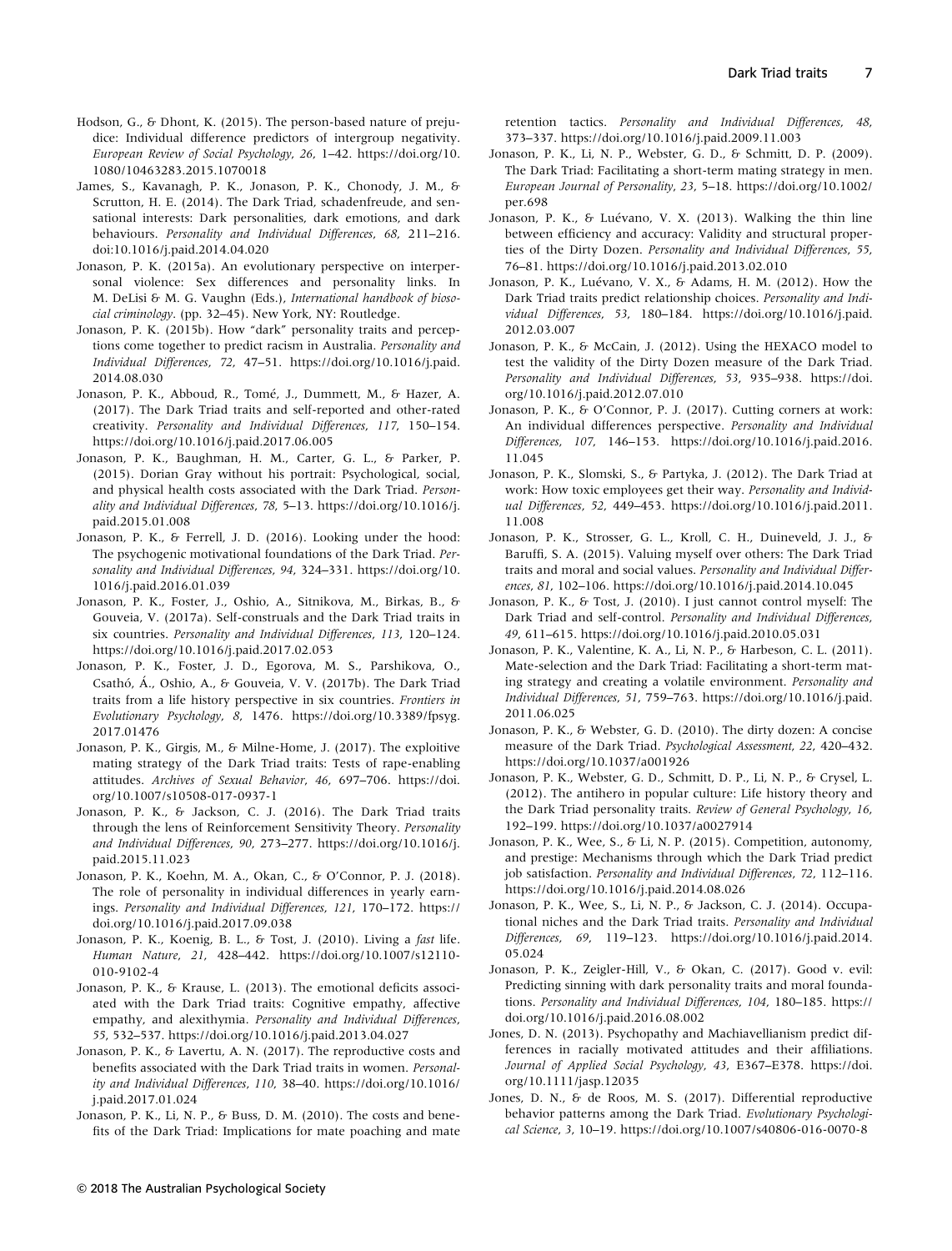- Jones, D. N., & Neria, A. L. (2015). The Dark Triad and dispositional aggression. Personality and Individual Differences, 86, 360–364. <https://doi.org/10.1016/j.paid.2015.06.021>
- Jones, D. N., & Olderbak, S. G. (2014). The associations among dark personalities and sexual tactics across different scenarios. Journal of Interpersonal Violence, 29, 1050–1070. [https://doi.org/10.](https://doi.org/10.1177/0886260513506053) [1177/0886260513506053](https://doi.org/10.1177/0886260513506053)
- Jones, D. N., & Paulhus, D. L. (2010). Different provocations trigger aggression in narcissists and psychopaths. Social Psychological and Personality Science, 1, 12–18. [https://doi.org/10.1177/19485506](https://doi.org/10.1177/1948550609347591) [09347591](https://doi.org/10.1177/1948550609347591)
- Jones, D. N., & Paulhus, D. L. (2011). The role of impulsivity in the Dark Triad of personality. Personality and Individual Differences, 51, 679–682.<https://doi.org/10.1016/j.paid.2011.04.011>
- Jones, D. N., & Paulhus, D. L. (2014). Introducing the Short Dark Triad (SD3): A brief measure of dark personality traits. Assessment, 21, 28–41.<https://doi.org/10.1177/1073191113514105>
- Jones, D. N., & Weiser, D. A. (2014). Differential infidelity patterns among the Dark Triad. Personality and Individual Differences, 57, 20–24.<https://doi.org/10.1016/j.paid.2013.09.007>
- Kajonius, P. J., Persson, B. N., & Jonason, P. K. (2015). Hedonism, achievement, and power: Universal values that characterize the Dark Triad. Personality and Individual Differences, 77, 173–178. <https://doi.org/10.1016/j.paid.2014.12.055>
- Kajonius, P. J., Persson, B. N., Rosenberg, P., & Garcia, D. (2016). The (mis)measurement of the Dark Triad Dirty Dozen: Exploitation at the core of the scale. PeerJ, 4, e1748. [https://doi.org/10.](https://doi.org/10.7717/peerj.1748) [7717/peerj.1748](https://doi.org/10.7717/peerj.1748)
- Kowalski, R. M. (Ed). (2001). Behaving badly: Aversive behaviors in interpersonal relationships. Washington, DC: American Psychological Association.
- Küfner, A. C., Dufner, M., & Back, M. D. (2015). Das Dreckige Dutzend und die Niederträchtigen Neun. Diagnostica, 61, 76–91. <https://doi.org/10.1026/0012-1924/a000124>
- Maples, J. L., Lamkin, J., & Miller, J. D. (2014). A test of two brief measures of the dark triad: The Dirty Dozen and Short Dark Triad. Psychological Assessment, 26, 326–331. [https://doi.org/10.](https://doi.org/10.1037/a0035084) [1037/a0035084](https://doi.org/10.1037/a0035084)
- March, E., Grieve, R., Marrington, J., & Jonason, P. K. (2017). Trolling on Tinder® (and other dating apps): Examining the role of the Dark Tetrad and impulsivity. Personality and Individual Differences, 110, 139–143.<https://doi.org/10.1016/j.paid.2017.01.025>
- Marcus, D. K., & Zeigler-Hill, V. (2015). A big tent of dark personality traits. Social and Personality Psychology Compass, 9, 434–446. <https://doi.org/10.1111/spc3.12185>
- Marcus, D. K., Zeigler-Hill, V., Mercer, S. H., & Norris, A. L. (2014). The psychology of spite and the measurement of spitefulness. Psychological Assessment, 26, 563–574. [https://doi.org/10.1037/](https://doi.org/10.1037/a0036039) [a0036039](https://doi.org/10.1037/a0036039)
- McLarnon, M. J. W., & Tarraf, R. C. (2017). The Dark Triad: Specific or general sources of variance?: A bifactor exploratory structural equation modeling approach. Personality and Individual Differences, 112, 67–73. [https://doi.org/10.1016/j.paid.2017.](https://doi.org/10.1016/j.paid.2017.02.049) [02.049](https://doi.org/10.1016/j.paid.2017.02.049)
- Medeiros, E., Monteiro, R., Gouveia, R., Nascimento, B., & Gouveia, V. (2017). Dark Triad Dirty Dozen: Avaliando seus parâmetros via TRI. Psico-USF, 22, 299–308. [https://doi.org/10.](https://doi.org/10.1590/1413-82712017220209) [1590/1413-82712017220209](https://doi.org/10.1590/1413-82712017220209)
- Muris, P., Merckelbach, H., Otgaar, H., & Meijer, E. (2017). The malevolent side of human nature: A meta-analysis and critical review of the literature on the Dark Triad (narcissism, Machiavellianism, and psychopathy). Perspectives on Psychological Science, 12, 183–204.<https://doi.org/10.1177/1745691616666070>
- O'Boyle, E. H. Jr., Forsyth, D. R., Banks, G. C., Story, P. A., & White, C. D. (2015). A meta-analytic test of redundancy and relative importance of the Dark Triad and five-factor model of

personality. Journal of Personality, 83, 644–664. [https://doi.org/10.](https://doi.org/10.1037/a0025679) [1037/a0025679](https://doi.org/10.1037/a0025679)

- Özsoy, E., Rauthmann, J. F., Jonason, P. K., & Ardıç, K. (2017). Reliability and validity of the Turkish versions of Dark Triad Dirty Dozen (DTDD-T), Short Dark Triad (SD3-T), and Single Item Narcissism Scale (SINS-T). Personality and Individual Differences, 117, 11–14.<https://doi.org/10.1016/j.paid.2017.05.019>
- Pabian, S., De Backer, C. J. S., & Vandebosch, H. (2015). Dark Triad personality traits and adolescent cyber-aggression. Personality and Individual Differences, 75, 41–46. [https://doi.org/10.1016/j.paid.](https://doi.org/10.1016/j.paid.2014.11.015) [2014.11.015](https://doi.org/10.1016/j.paid.2014.11.015)
- Palmer, J. C., Komarraju, M., Carter, M. Z., & Karau, S. J. (2017). Angel on one shoulder: Can perceived organizational support moderate the relationship between the Dark Triad traits and counterproductive work behavior? Personality and Individual Differences, 110, 31–37.<https://doi.org/10.1016/j.paid.2017.01.018>
- Paulhus, D. L., Neumann, C. S., & Hare, R. D. (2009). Manual for the self-report psychopathy scale. Toronto, Canada: Multi-Health Systems.
- Paulhus, D. L., & Williams, K. M. (2002). The dark triad of personality: Narcissism, Machiavellianism, and psychopathy. Journal of Research in Personality, 36, 556–563. [https://doi.org/10.1016/](https://doi.org/10.1016/S0092-6566(02)00505-6) [S0092-6566\(02\)00505-6](https://doi.org/10.1016/S0092-6566(02)00505-6)
- Persson, B. N., Kajonius, P. J., & Garcia, D. (2017). Revisiting the structure of the Short Dark Triad. Assessment, 107319111770119. <https://doi.org/10.1177/1073191117701192>
- Petrides, K. V., Vernon, P. A., Schermer, J. A., & Veselka, L. (2012). Trait emotional intelligence and the Dark Triad traits of personality. Twin Research and Human Genetics, 14, 35–41. [https://doi.](https://doi.org/10.1375/twin.14.1.35) [org/10.1375/twin.14.1.35](https://doi.org/10.1375/twin.14.1.35)
- Pinker, S. (2002). The blank slate: The modern denial of human nature. New York, NY: Viking.
- Raskin, R., & Hall, C. S. (1979). A narcissistic personality inventory. Psychological Reports, 45, 590. [https://doi.org/10.2466/pr0.1979.](https://doi.org/10.2466/pr0.1979.45.2.590) [45.2.590](https://doi.org/10.2466/pr0.1979.45.2.590)
- Raskin, R., & Terry, H. (1988). A principal components analysis of the Narcissistic Personality Inventory and further evidence of its construct validity. Journal of Personality and Social Psychology, 54, 890–902.<https://doi.org/10.1037/0022-3514.54.5.890>
- Richardson, E. N., & Boag, S. (2016). Offensive defenses: The mind beneath the mask of the Dark Triad traits. Personality and Individual Differences, 92, 148–152.<https://doi.org/10.1016/j.paid.2015.12.039>
- Schimmenti, A., Jonason, P. K., Passanisi, A., La Marca, L., Di Dio, N., & Gervasi, A. M. (2017). Exploring the dark side of personality: Emotional awareness, empathy, and the Dark Triad traits in an Italian sample. Current Psychology. [https://doi.org/10.](https://doi.org/10.1007/s12144-017-9588-6) [1007/s12144-017-9588-6](https://doi.org/10.1007/s12144-017-9588-6)
- Semenyna, S. W., & Honey, P. L. (2015). Dominance styles mediate sex differences in Dark Triad traits. Personality and Individual Differences, 83, 37–43.<https://doi.org/10.1016/j.paid.2015.03.046>
- Skinner, B. F. (1976). About behaviorism. New York, NY: Vintage Books.
- Smoker, M., & March, E. (2017). Predicting perpetration of intimate partner cyberstalking: Gender and the Dark Tetrad. Computers in Human Behavior, 72, 390–396. [https://doi.org/10.1016/j.chb.](https://doi.org/10.1016/j.chb.2017.03.012) [2017.03.012](https://doi.org/10.1016/j.chb.2017.03.012)
- Spain, S. M., Harms, P., & LeBreton, J. M. (2014). The dark side of personality at work. Journal of Organizational Behavior, 35, S41–S60.<https://doi.org/10.1002/job.1894>
- Tamura, A., Oshio, A., Tanaka, K., Masui, K., & Jonason, P. K. (2015). Development, reliability, and validity of the Japanese version of Dark Triad Dirty Dozen (DTDD-J). Japanese Journal of Personality, 24(1), 26–37.
- Tooby, J., & Cosmides, L. (1992). The psychological foundations of culture. In J. H. Barkow, L. Cosmides, & J. Tooby (Eds.), The adapted mind. (pp. 19–136). New York, NY: Oxford University Press.